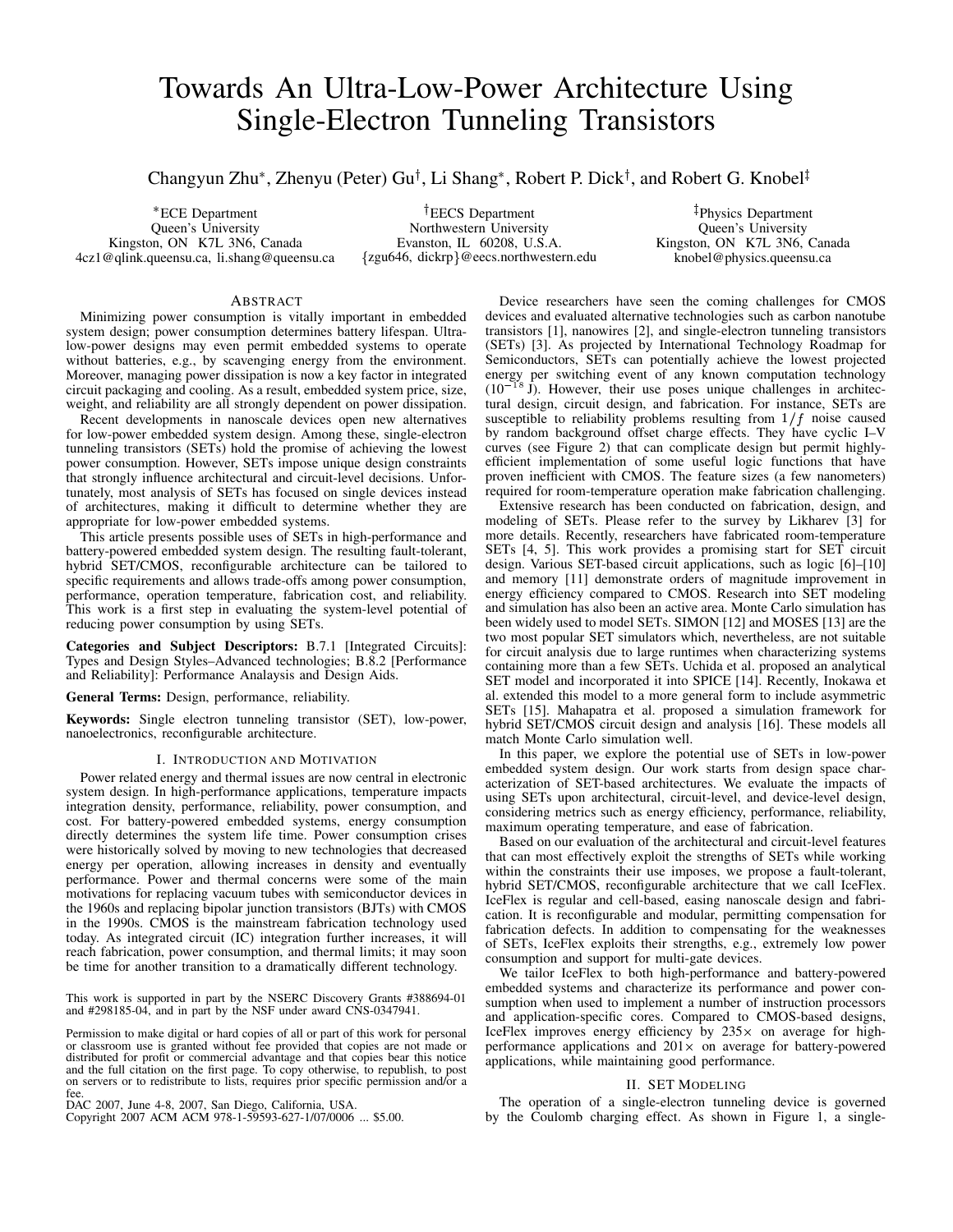

Fig. 1. SET structure and schematic.



Fig. 2. SET Coulomb oscillation  $(C_g = 3.0 \text{ aF}, C_s = C_d = 1.0 \text{ aF},$  $V_{ds}$  = 26.7 mV, and  $R_s = R_d$  = 10 M $\Omega$ ).

electron tunneling device consists of a nanometer-scale conductive island embedded in an insulating material. Electrons travel between the island and source  $(S)$  or drain  $(D)$  through tunnel junctions. When an electron tunnels into the island, the overall electrostatic potential of the island increases by  $e^2/C_{\Sigma}$ , where e is the elementary charge and  $C_{\Sigma}$  is the island capacitance. For devices with nanometer-scale islands, the capacitance  $C_{\Sigma}$  is small. As a result, the electrostatic force due to electron charging is significant and dominates the effect of thermal energy, particularly at low temperatures.

Changes to SET island potential results in an energy gap at Fermi energy, preventing further electron tunneling. This phenomenon is called Coulomb blockade. It prevents current from flowing between source and drain ( $I_{ds} = 0$ ), i.e., the SET is turned off. The Coulomb blockade effect can be overcome by changing the voltage of a conductor capacitively coupled to the island, thereby turning tunneling on and off. As shown in Figure 2, discrete electron charging results in a periodic I–V transfer curve. The drain current changes periodically as a function of the gate voltage, and has peaks and valleys with period of  $e/C_g$ . These periodic changes are called Coulomb oscillations.

# *II.A. SET Modeling*

Circuit and architecture design involves extensive large-scale circuit simulation. Despite their accuracy, Monte Carlo methods are not suitable for large-scale circuit analysis due to their high time complexity. In this work, SET circuit modeling and analysis build upon the analytical model developed by Inokawa et al. [15]. This compact model can be incorporated into SPICE. Combined with MOS transistor models, it provides an efficient and accurate simulation solution. Inokawa's model ignores random background offset charge effects. In addition, it does not support multi-gate devices, in which multiple gates are capacitively coupled with a SET. In this work, we incorporate these two effects into Inokawa's model, and use it for hybrid SET/CMOS circuit and architecture design. The I–V characteristics of a SET with island charge equal to *n* or  $n + 1$  electrons follow:

$$
I_{DS} = \frac{e}{4R_T C_{\Sigma}} \frac{(1 - r^2)(\tilde{V}_{GS}^2 - \tilde{V}_{DS}^2) \sinh(\tilde{V}_{DS}/\tilde{T})}{(\tilde{V}_{GS} + r\tilde{V}_{DS}) \sinh(\tilde{V}_{GS}/\tilde{T}) - (\tilde{V}_{DS} + r\tilde{V}_{GS}) \sinh(\tilde{V}_{DS}/\tilde{T})}
$$
(1)

where

$$
\widetilde{V}_{G\,S} = \frac{2\sum C_{G\,i}V_{G\,S\,i}}{e} - \frac{(\sum C_{G\,i} + C_{S} - C_{D})V_{D\,S}}{e} - 1 - 2n + \zeta \quad (2)
$$

$$
\widetilde{V}_{DS} = \frac{C_{\Sigma} V_{DS}}{e}, \quad \widetilde{T} = \frac{2k_B T C_{\Sigma}}{e^2}
$$
\n(3)

$$
r = \frac{R_D - R_S}{R_D + R_S}, \quad R_T = \frac{2}{\frac{1}{R_S} + \frac{1}{R_D}}, \quad C_{\Sigma} = C_S + C_D + \sum C_{G_i}
$$
 (4)  
In this model,  $\sum C_{G_i} V_{GS_i}$  models the Coulomb charging effects of

the multiple gate terminals.  $\zeta$  is a real number that characterizes the random background offset charge effect.

## III. ICEFLEX: A FAULT-TOLERANT HYBRID SET/CMOS RECONFIGURABLE ARCHITECTURE

This section describes the design and analysis of IceFlex, the proposed fault-tolerant, hybrid SET/CMOS, reconfigurable architecture. The vast majority of devices in IceFlex are SETs, allowing extremely low power consumption. CMOS devices are sparingly used to improve global interconnect driving strength.

Our evaluation of the architectural constraints imposed by SETs leads to four main conclusions. First, flawless fabrication will be challenging, especially for circuits that operate at room temperature. It is important to simplify fabrication and use post-fabrication adaptation to avoid flawed devices. Second, an unpredictable subset of devices will be susceptible to random background offset charge effect noise: SET-based architectures should have the ability to tolerate run-time errors. Third, SETs have poor driving strength; this must be remedied, especially when driving global interconnect. Fourth, SETs have the ability to efficiently implement some functions that are inefficient using BJTs or CMOS, e.g., non-linearly-separable functions and threshold logic can be efficiently implemented using multi-gate devices. SETbased architectures should exploit such special properties in order to improve the efficiency of arithmetic and other logic circuits.

#### *III.A. SET Design Space Characterization*

In order to characterize the benefits and limitations of SET circuits and architectures, we analyze the tradeoffs among the following metrics: temperature, performance, power consumption, reliability, and fabrication constraints. This study yields the two design configurations, as shown in Table I. One of these targets high performance applications and the other targets battery-powered embedded systems

*III.A.1) Temperature:* We evaluated IceFlex at seven temperatures (see Table I). IceFlex is a hybrid SET/CMOS design; the temperature range starts at approximately 40 K to permit reliable operation of the CMOS components. 77 K is achieved by liquid nitrogen cooling. 103 K is the average cloud top temperature. 120 K and below are defined to be cryogenic. At 200 K, functional SET devices have been widely demonstrated in the literature. 250 K is a temperature that might be reached using a stacked Peltier heat pump.  $300 \text{ K}$  is room temperature.

*III.A.2) Capacitance:* To observe well-defined Coulomb charging effects, electron charging energy must be higher than the energy of thermal fluctuations, i.e.,  $C_{\Sigma}(T) \leq e^2/(10k_BT)$ , where  $k_B$  is Boltzmann's constant and  $T$  is the temperature. At room temperature, this constraint requires an island capacitance below 1 aF, making fabrication challenging but possible [5]. In order to operate voltage-state logic, SETs must exhibit voltage gain, which is equal to the gate capacitance divided by the sum of the junction capacitances:  $G = C_G/(C_S + C_D)$ . Our results indicate that a gain of  $1.5$  is sufficient for use in digital logic. Targeting battery-powered systems, using  $C_{\sum} \leq e^2/(10k_BT)$ and  $G = 1.5$ , the maximum allowed gate and junction capacitances are derived and shown in Table I (column 2 and 3, respectively). When the island capacitance is 0.5 aF, the island diameter is 3–4 nm [17]. Therefore, room-temperature operation would require an island with a diameter of at most a few nanometers.

The performance of SETs degrades as device capacitance increases. We assume the capacitances at  $300 \text{ K}$  are the minimal allowed gate and junction capacitances. For high-performance applications, these minimal gate and junction capacitances are used at all the temperature settings and shown in Table I (column 6 and 7, respectively).

*III.A.3) Voltage:* Consider a SET biased via a second gate, such that a  $V_{GS}$  of zero places it in the middle of the positive voltage coefficient (PVC) region in Figure 2. In this case, the maximum range of current values can be traversed by letting  $V_{GS}$  (i.e.,  $V_{in}$ ) vary in the range  $[-e/(4C_G), e/(4C_G)]$ . At all but the lowest temperatures, this range also provides near-optimal sensitivity to  $V_{GS}$ . Therefore, we use this range. Once the range of  $V_{GS}$  is known, a  $V_{SS}$  of  $-e/(4C_G)$  and a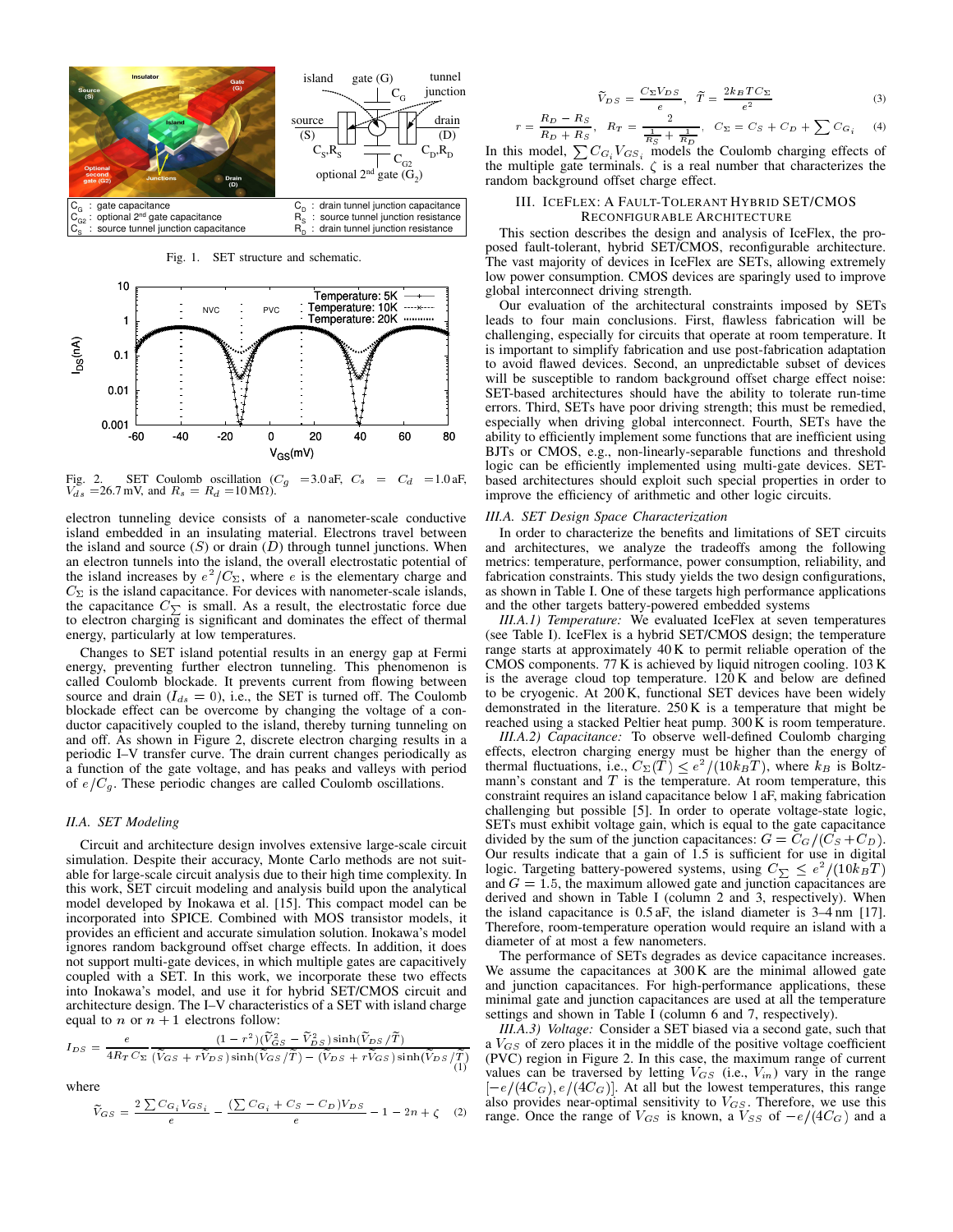TABLE I DESIGN SPACE CHARACTERIZATION

|       |       |             | Low power        |             | High performance |       |                  |             |  |  |
|-------|-------|-------------|------------------|-------------|------------------|-------|------------------|-------------|--|--|
| Temp. |       | Capacitance | <b>Voltage</b>   | Resist.     | Capacitance      |       | <b>Voltage</b>   | Resist.     |  |  |
| (K)   |       | (aF)        | (mV)             | $(M\Omega)$ |                  | (aF)  | (mV)             | $(k\Omega)$ |  |  |
|       | $C_G$ | $C_S$       | $V_{dd}, V_{in}$ | $R_S$       | $C_G$            | $C_S$ | $V_{dd}, V_{in}$ | $R_S$       |  |  |
|       |       | $C_D$       | $e/4C_G$         | $R_D$       |                  | $C_D$ | $e/4C_G$         | $R_D$       |  |  |
| 40    | 2.78  | 0.93        | 14.36            | 10          | 0.37             | 0.12  | 107.70           | 100         |  |  |
| 77    | 1.45  | 0.48        | 27.65            | 10          | 0.37             | 0.12  | 107.70           | 100         |  |  |
| 103   | 1.08  | 0.36        | 36.99            | 10          | 0.37             | 0.12  | 107.70           | 100         |  |  |
| 120   | 0.93  | 0.31        | 43.09            | 10          | 0.37             | 0.12  | 107.70           | 100         |  |  |
| 200   | 0.56  | 0.19        | 71.82            | 10          | 0.37             | 0.12  | 107.70           | 100         |  |  |
| 250   | 0.45  | 0.15        | 89.77            | 10          | 0.37             | 0.12  | 107.70           | 100         |  |  |
| 300   | 0.37  | 0.12        | 107.70           | 10          | 0.37             | 0.12  | 107.70           | 100         |  |  |

 $V_{DD}$  of  $e/(4C_G)$  naturally follow, shown in Table I (column 4 and 8). Note that a bias voltage applied via a second gate can be used to shift the zero  $V_{GS}$  point from the PVC to negative voltage coefficient (NVC) region in Figure 2, permitting NMOS-like or PMOS-like behavior.

*III.A.4) Junction Resistance:* To observe single-electron charging effects, electrons must be confined in the island, which requires that the junction resistance be much higher than the quantum resistance, i.e.,  $R_s$ ,  $R_D \gg h/e^2$ ,  $h/e^2 = 25.8 \,\mathrm{k}\Omega$ , where h is Planck's constant. Therefore, SETs have high resistances and low driving currents. In this work, we pick two resistance settings:  $100 \text{ K}\Omega$  for high-performance applications and  $10 \text{ M}\Omega$  for battery-powered systems, shown in Table I (column 5 and 9).

*III.A.5) Reliability Implications:* Researchers have pointed out the dangers posed by thermal noise as charging (state change) energy approaches thermal energy. The charging energies of the devices in the proposed architecture are an order of magnitude greater than the thermal energy  $(10k_BT)$ . We explicitly consider the effects of thermal noise; they are reflected in our design decisions and their impacts on power consumption and performance are considered. At charging energies over  $10k_BT$ , the model we use is accurate to within 4% of the time-dependent master equation [14, 18].

Random background offset charge effects [19, 20] are the main barrier to SET reliability. They are observed as  $1/f$  noise on SET gate voltages, with some SETs susceptible and others immune. Currently, the distribution of random background offset charges can only be determined after fabrication [3]. Susceptible SETs may suffer soft errors infrequently, e.g., only once per day. Several recent devices have shown improved immunity to this noise [20], with operation essentially unchanged over several weeks. In this work, we use architectural techniques to reduce the probability of failure using an entirely SETbased design. SETs are used in parallel to exploit the lack of SET-to-SET correlation in random background offset charge effects.

#### *III.B. IceFlex Design*

In this section, we present the architecture and circuit design of Ice-Flex. The microarchitecture of IceFlex is shown in Figure 3. Each cell is a SET logic block (SELB) composed of the following components: (1) multi-gate SET-based reconfigurable look-up tables that can realize arbitrary *n*-input Boolean functions; (2) a SET-based reconfiguration memory array that caches multiple configuration contexts to support efficient run-time reconfiguration; (3) a SET-based arithmetic unit that allows efficient implementations of non-linearly separable arithmetic operations; (4) multiple reconfigurable interconnect resources, including SET local interconnects, hybrid SET/CMOS global interconnects, SET switch fabric, and SET registers. In addition, IceFlex is also equipped with (5) SET threshold logic-based majority voting logic units (MVL) to compensate for run-time reliability problems.

Next we detail the design of each component of IceFlex and discuss various tradeoffs in circuit-level and architecture-level design.

*III.B.1) Multi-Gate SET Reconfigurable Lookup Table Component:* Each SELB is equipped with  $l$  sets of *n*-input reconfigurable lookup tables. Each look-up table can realize an arbitrary  $n$ -input Boolean function. The basic structure of the look-up table consists of an  $m$ -to-1 multi-gate SET multiplexer tree  $(m = 2<sup>n</sup>)$  and an *m*-bit SET storage cell.

The proposed multi-gate SET multiplexer tree differs from existing CMOS designs in the following way. A CMOS  $m$ -to-1 multiplexer tree requires  $\lceil \log_2 m \rceil$  stages of transmission gates, plus buffers to meet the



Fig. 4. Multi-gate SET multiplexer tree.

required driving strength. SETs may have multiple gate terminals. As described in Equation 2, the overall gate charging effect is a function of  $\sum C_{G_i} V_{GS_i}$ . Therefore, using SETs, multiple control signals (the select signals of multiplexer) can be integrated into a single SET.

Figure 4 shows the proposed SET multi-gate multiplexer tree design. The basic building block is a  $q$ -to-1 multi-gate single-stage multiplexer. Each of the  $q$  paths consists of a single multi-gate SET controlled by [ $\log_2 q$ ] select signals. Figure 4 also shows a design case for  $q = 4$ . The output SET buffer is used to improve the driving strength.

*III.B.2) SET Configuration Memory:* In IceFlex, run-time reconfiguration is enabled by SET configuration memory. At run-time, one set of configuration bits are fetched from the memory to program SELB logic and interconnect. Multiple configuration sets may be stored, permitting reconfiguration without off-chip memory access.

Figure 5 shows the circuit structure of the IceFlex configuration storage. Each storage cell contains a dual-island SET [3], i.e., capacitivelycoupled primary and secondary SETs. By controlling  $V_{CG}$ , electrons can tunnel through the control gate and charge the island of the secondary SET. The charge state of the secondary SET is able to shift the phase of the Coulomb oscillations of the primary gate thereby shifting the I–V curve, i.e., storing a bit of data.

We designed a dual-island based set buffer to hold the current configuration. As shown to the right of Figure 5, this buffer uses two biasing voltages,  $V_{G_2}$  and  $-V_{G_2}$ , and behaves like a complementary SET inverter. During run-time reconfiguration, for each dual-island SET, the corresponding configuration bit stored in the configuration memory updates the island charge of its secondary SET and conductivity of the primary SET, thereby controlling the buffer output.

*III.B.3) Efficient SET Implementations of Non-Unate Functions and Implications on Arithmetic:* SETs have the ability to support efficient implementation of some critical logic functions that have long frustrated designers using threshold logic, BJT, and CMOS technologies. Most conventional transistors have either non-decreasing or nonincreasing I–V curves. As a result, numerous devices are required to implement Boolean functions that are not unate, i.e., linearly separable. However, such functions are widely used, especially in digital arithmetic. The periodic nature of SET I–V curves can be exploited for efficient implementation of non-unate functions such as exclusive-or.

The most efficient CMOS static pass-transistor logic design of a twoinput exclusive-or gate in general use requires four transistors [21]. Moreover, it relies on strong input signals because it is not capable of signal restoration. A restoring version would require eight transistors. In contrast, it is possible to implement a two-transistor SET-based exclusive-or gate that is structurally equivalent to a CMOS inverter. However, each SET has two gates, each of which is connected to one of the exclusive-or inputs. This design is capable of signal restoration.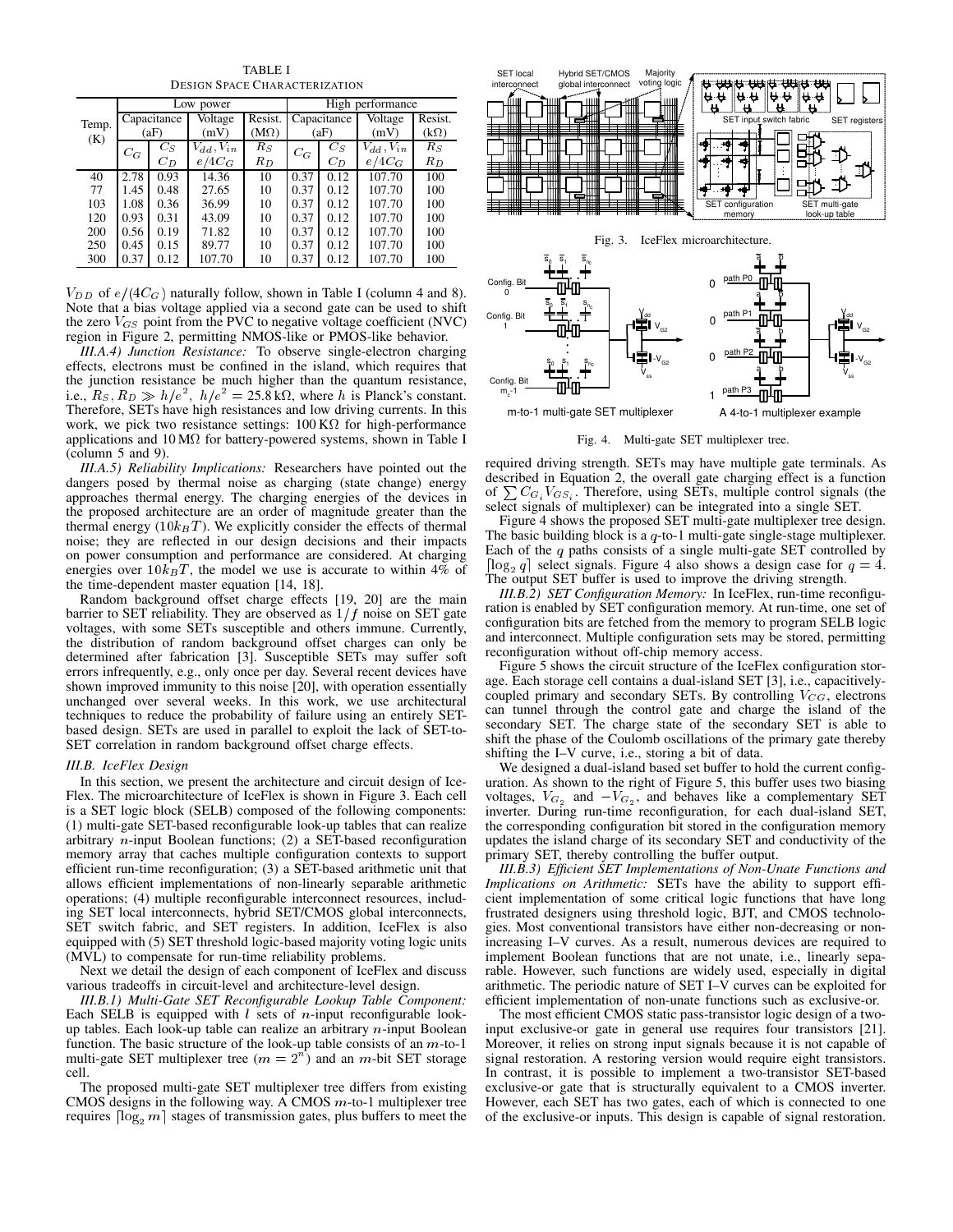

Fig. 5. SET configuration memory.

By appropriately adjusting the gate capacitances, the device can be adjusted such that switching a single gate will result in a 180° phase shift in the I–V curve (see Figure 2).

In SET-based architectures, we propose the use of fast carry chains based on the proposed exclusive-or (sum) computation logic. We have found that this design is 71.8% more energy-efficient and 39.4% faster than a design based on a conventional CMOS-style exclusive-or sum implementation, when both are implemented using SETs. Carry-out logic is equivalent to 2/3 majority vote logic.

*III.B.4) Reconfigurable Interconnect Network:* IceFlex contains multiple reconfigurable interconnect resources, including SET local interconnects, hybrid SET/CMOS global interconnects, and SET switch fabric. Static power consumption dominates in SET-based interconnect due to the impact of the thermal energy on device conductance. It scales with wireload because high wireload requires low junction resistance. In contrast, SET dynamic power is low. Compared to SETs, CMOS has lower static power consumption, but higher capacitance and dynamic power consumption. Therefore, dynamic power dominates in the hybrid SET/CMOS-based design. Detailed circuit analysis shows that, under the same performance constraint, the SET-based design is more energy efficient for local interconnects and the hybrid design is more energy efficient for long wires. In IceFlex, local interconnects are driven by SET buffers. Three local interconnect lengths are supported: single, double, and hex. The driving strengths of SET buffers are selected to permit constant latency across different interconnect lengths to simplify placement and routing.

We propose a Hybrid SET/CMOS design to optimize global interconnect driving strength and energy efficiency. An interconnect is driven by one SET buffer (SINV1) and two CMOS buffers (CINV1 and CINV2) in series. Global interconnect terminates in a SET buffer (SINV2). Since the voltage range of SET logic is smaller than that of CMOS logic, both MOS transistors are within the switching region with high short-circuit power much of the time. To reduce short-circuit power consumption, CINV1 is designed to satisfy the following two constraints: (1)  $V_{tn}$  +  $|V_{tp}|$  >  $V_{dd}$  –  $V_{ss}$  ensures that at least one MOS transistor is off at all times, reducing static power consumption and (2) the output signal range of SINV1 is greater than  $V_{tn} + |V_{tp}|$  –  $(V_{dd} - V_{ss})$ . Therefore, the NMOS (PMOS) transistor of CINV1 is conductive when the output of SINV1 is high (low) to provide enough driving strength to CINV2. CINV1 serves as a signal amplifier and CINV2 provides driving strength. CINV2 cannot drive the input SET logic of a SELB directly. Since the output voltage range of CINV2 is much larger than the period of a SET  $I-V$  curve:  $e/C_G$ . To solve this problem, we design a special SET inverter, SINV2, for which the gate and island are separated by a large distance in order to reduce the gate capacitance,  $C_G$ . Thus,  $e/C_G$  can match the output signal range of CMOS inverter CINT2.

Each SELB is equipped with a reconfigurable input switch fabric that connects local and global interconnects. This switch fabric is implemented with a multi-gate SET multiplexor tree.

*III.B.5) Design and Modeling of IceFlex Majority Voting Logic:* For SETs, noise resulting from random background offset charge effects is the primary reliability concern. We believe it likely that the random background offset problem will ultimately be dealt with by a combination of improved fabrication technology [19, 20], post-fabrication testing [22, 23] to identify and avoid a subset of the affected SETs, and run-time fault-tolerance via conventional structural redundancy [24, 25] or recent advances in probabilistic computation [26].

IceFlex provides for regular structural redundancy supported by SET MVL. SET MVLs are constructed from multi-gate SETs. Each SET

TABLE II IMPACT OF MAJORITY VOTE LOGIC ON SELB FAULT PROBABILITY

| Majority vote inputs       |                       |                       |                       |
|----------------------------|-----------------------|-----------------------|-----------------------|
| Raw fail probability       | $6.38 \times 10^{-3}$ | $6.38 \times 10^{-3}$ | $6.38 \times 10^{-3}$ |
| Best probability           | $1.22 \times 10^{-4}$ | $2.57 \times 10^{-6}$ | $5.71 \times 10^{-8}$ |
| <b>SET MVL</b> probability | $1.22 \times 10^{-4}$ | $2.69 \times 10^{-6}$ | $1.77 \times 10^{-7}$ |

pull-up gate should be placed sufficiently far from the island. This requires the majority of the gates to be high in order to turn on the SET. The converse is true of the pull-down gates. In addition, multiple SETs are used in parallel in order to permit the failure of an MVL SET while still producing correct results.

We now consider the fault model for IceFlex SELBs. Every path from SELB input to output contains 64 SETs. Likharev estimates the long-term density of background offset charge susceptible SETs [3]. We follow his assumptions but correct a typographical error in that article, arriving at one susceptible SET in 10,000. Table II shows SELB failure probabilities using 2/3, 3/5, and 4/7 structural redundancy schemes. For each redundancy setup, we consider the effect of using no MVL (Raw final probability) fault-free MVL (Best probability), and SET MVL. Note that these are the probabilities of an SELB ever failing due to random background offset charge effects, not the probabilities of failure per unit time or per operation. In reality, many affected SELBs would be detected at synthesis time and avoided by synthesis software.

As shown in Table II it is possible for a seven-input SET MVL with redundant SELBs to reduce the failure rate to  $1.77 \times 10^{-7}$ . Given recent trends in noise-resistant SET design and fabrication, it seems likely that a less aggressive fault tolerance configuration will be necessary in the future [19, 20]. However, when we later consider the impact of fault tolerance on energy efficiency and performance, we assume the use of seven-input SET MVLs for every SELB stage.

## IV. EXPERIMENTAL RESULTS

In this section, we evaluate the suitability of using SETs in lowpower embedded systems. We start from the microarchitecture characterization of IceFlex. IceFlex is then used as a testbed to characterize the benefits and limitations of SETs for both high-performance and battery-powered embedded applications.

## *IV.A. Characterization of the IceFlex Architecture*

We evaluate the performance and power consumption of IceFlex using HSPICE. For SET circuitry, the SPICE model and device parameters are described in Equation 1 and Table I. For CMOS logic and metal wire, we use the 65 nm Berkeley BSIM4 predictive technology model, which models the temperature impact on MOS devices.

Table III summarizes the performance and power characterization of the logic components and interconnect fabric of IceFlex, including multi-gate SET reconfigurable lookup table (LUT), SET register (Register), SET and CMOS 4/7 majority voting logic (MVL), multi-gate exclusive-or (MG), fast carry-out logic (CO), and SET input switch fabric (ISF), SET local interconnect (Single, Double, and Hex), and hybrid SET/CMOS global interconnect (Global). These results indicate that IceFlex has high energy efficiency, good performance, and high flexibility in terms of performance and energy efficiency tradeoff.

For the low-power setting, the power consumptions of SET-based logic components are within the range of nano-Watts. The power consumptions of the SET-based local interconnects are consistently below 1 nW. The hybrid SET/CMOS global interconnect has the highest power consumption. This is a result high global wire capacitance and high CMOS buffer power consumption. All components in the lowpower version of IceFlex have latencies in the range of nanoseconds.

SETs have high junction resistance. Using the high-performance setting, SET junction resistances of  $100 \text{ k}\Omega$  are used, reducing SETbased logic components latencies below 100 ps. Even though the resistance scaling results in a  $100 \times$  increase in power, as demonstrated in Section IV-B, the overall energy efficiency of IceFlex is still orders of magnitude higher than that of CMOS-based solutions.

# *IV.B. Characterization of High-Performance and Battery-Powered Embedded Applications*

In this section, we characterize the performance and power consumption of IceFlex when used to implement numerous general-purpose and application-specific processor cores. We evaluate the suitability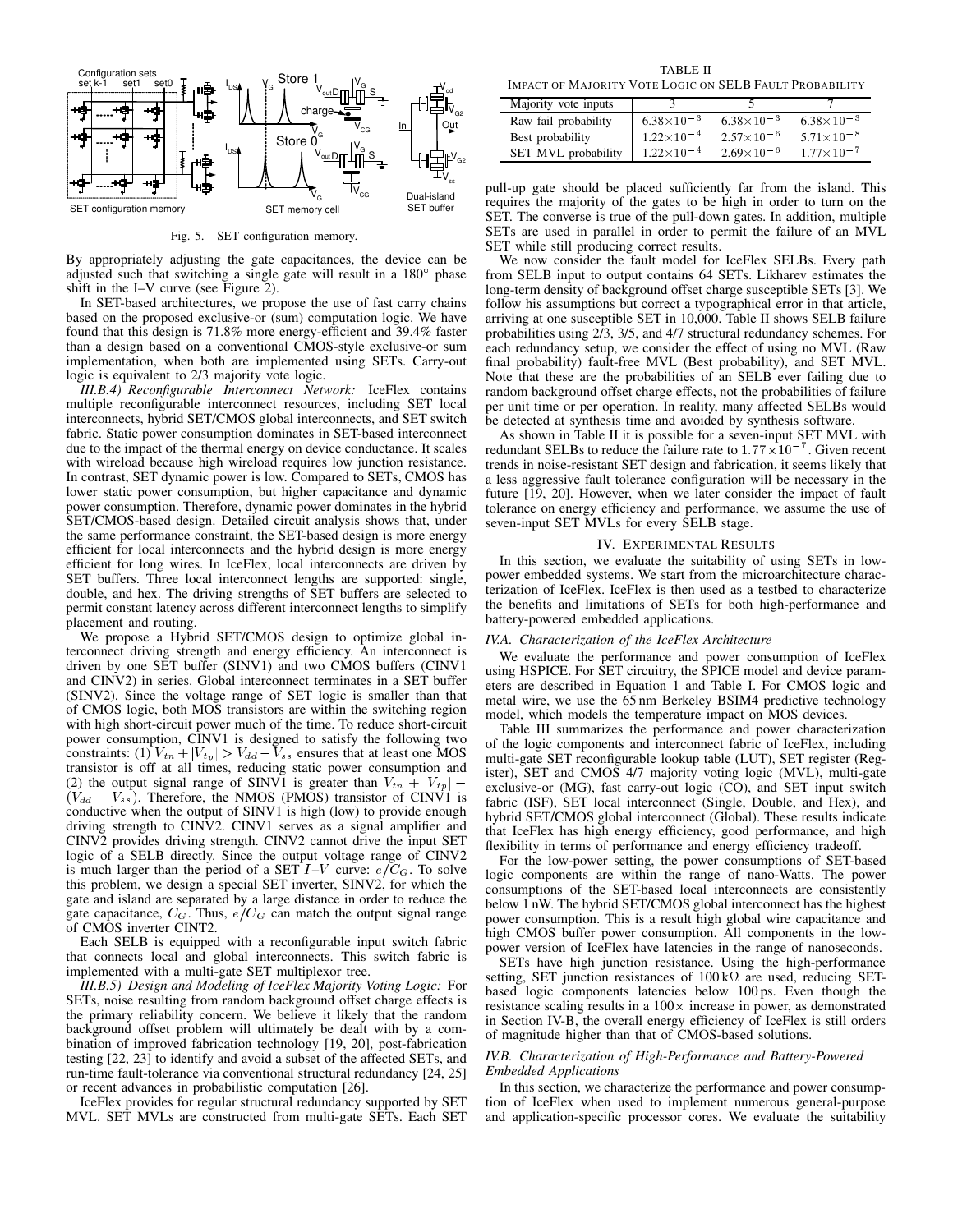TABLE III CHARACTERIZATION OF ICEFLEX MICROARCHITECTURE

|         |                     |                |           |       |        | Low power |       |       |       | High performance |         |         |         |         |         |         |
|---------|---------------------|----------------|-----------|-------|--------|-----------|-------|-------|-------|------------------|---------|---------|---------|---------|---------|---------|
|         |                     |                | 40 K      | 77 K  | 103 K  | 120 K     | 200K  | 250 K | 300 K | 40 K             | 77 K    | 103 K   | 120 K   | 200 K   | 250 K   | 300 K   |
|         | LUT                 |                | 9.38      | 8.25  | 7.93   | 7.96      | 7.59  | 7.51  | 7.37  | 0.10             | 0.09    | 0.08    | 0.07    | 0.06    | 0.07    | 0.07    |
|         | Register            |                | 2.09      | 1.51  | 1.37   | 1.31      | 1.37  | 1.02  | l.19  | 0.02             | 0.02    | 0.02    | 0.02    | 0.02    | 0.02    | 0.01    |
|         | 7-INPUT MVL         |                | 0.65      | 0.65  | 0.65   | 0.65      | 0.65  | 0.65  | 0.65  | 0.01             | 0.01    | 0.01    | 0.01    | 0.01    | 0.01    | 0.01    |
| Latency | <b>SET-MVL</b>      |                | 1.85      | 1.83  | 1.83   | 1.82      | 1.82  | 1.82  | .81   | 0.04             | 0.03    | 0.03    | 0.02    | 0.02    | 0.02    | 0.02    |
| (ns)    | Arithmetic          | MG             | 1.31      | 1.29  | 1.29   | 1.29      | 1.28  | 1.28  | 1.28  | 0.02             | 0.02    | 0.02    | 0.02    | 0.01    | 0.01    | 0.01    |
|         | Logic               | $_{\rm CO}$    | 1.85      | 1.83  | 1.83   | 1.82      | 1.82  | 1.82  | l.81  | 0.04             | 0.03    | 0.03    | 0.02    | 0.02    | 0.02    | 0.02    |
|         | ISF                 |                | 7.50      | 6.60  | 6.34   | 6.37      | 6.07  | 6.01  | 5.90  | 0.27             | 0.10    | 0.08    | 0.08    | 0.06    | 0.06    | 0.06    |
|         | Single, Double, Hex |                | 3.82      | 3.65  | 3.58   | 3.59      | 3.54  | 3.56  | 3.74  | 0.3              | 0.3     | 0.3     | 0.3     | 0.2     | 0.2     | 0.3     |
|         | Global              |                | 15.04     | 27.32 | 15.50  | 28.09     | 17.27 | 12.61 | 11.10 | 0.34             | 0.36    | 0.42    | 0.39    | 1.50    | 2.50    | 1.43    |
|         | LUT                 |                | 0.08      | 0.31  | 0.55   | 0.75      | 2.09  | 3.26  | 4.70  | 5.65             | 20.94   | 36.44   | 47.59   | 96.51   | 346.28  | 442.85  |
|         | Register            |                | 0.03      | 0.10  | 0.17   | 0.23      | 0.64  | 1.01  | .45   | 4.32             | 18.88   | 30.31   | 38.79   | 66.73   | 113.84  | 135.93  |
|         | 7 INPUT-MVL         |                | 0.02      | 0.08  | 0.14   | 0.19      | 0.54  | 0.84  | 1.21  | 2.29             | 14.55   | 26.54   | 34.81   | 72.94   | 94.39   | 113.51  |
|         | <b>SET-MVL</b>      |                | 3.45E-3   | 0.01  | 0.02   | 0.03      | 0.09  | 0.13  | 0.19  | 1.57             | 4.11    | 6.61    | 8.39    | 17.06   | 22.21   | 27.08   |
| Power   | Arithmetic          | MG             | $2.90E-3$ | 0.01  | 0.02   | 0.03      | 0.07  | 0.11  | 0.16  | 0.70             | 1.06    | 1.59    | 2.15    | 7.00    | 11.13   | 15.52   |
| (nW)    | Logic               | $\overline{c}$ | 3.45E-3   | 0.01  | 0.02   | 0.03      | 0.09  | 0.13  | 0.19  | 1.57             | 4.11    | 6.61    | 8.39    | 17.06   | 22.21   | 27.08   |
|         | ISF                 |                | 0.31      | 1.16  | 2.07   | 2.82      | 7.85  | 12.25 | 17.65 | 37.57            | 193.39  | 337.83  | 440.15  | 948.82  | 1300.60 | 1662.85 |
|         | Single              |                | 0.00      | 0.01  | 0.02   | 0.03      | 0.09  | 0.14  | 0.19  | 7.24             | 9.57    | 11.40   | 12.56   | 17.38   | 20.17   | 23.24   |
|         | Double              |                | 0.01      | 0.03  | 0.05   | 0.06      | 0.18  | 0.28  | 0.38  | 14.47            | 19.14   | 22.81   | 25.11   | 34.77   | 40.34   | 46.48   |
|         | Hex                 |                | 0.01      | 0.05  | 0.09   | 0.13      | 0.36  | 0.56  | 0.76  | 28.94            | 38.28   | 45.62   | 50.22   | 69.54   | 80.68   | 92.97   |
|         | Global              |                | 372.92    | 84.76 | 184.52 | 35.78     | 42.43 | 66.12 | 60.22 | 9253.10          | 7946.40 | 6628.50 | 6746.50 | 2173.50 | 1530.00 | 3351.90 |

TABLE IV

ICEFLEX PERFORMANCE AND POWER CONSUMPTION AT ROOM TEMPERATURE

|                    | <b>FPGA</b>                                      |                                         |                                           |                                         |                                                         |  |  |
|--------------------|--------------------------------------------------|-----------------------------------------|-------------------------------------------|-----------------------------------------|---------------------------------------------------------|--|--|
|                    | Xilinx Vertex-II                                 | Non-Redundant                           | Non-Redundant                             | Redundant                               | Redundant                                               |  |  |
| <b>Benchmarks</b>  | XC2V2000                                         | <b>Battery Powered</b>                  | <b>High Performance</b>                   | <b>Battery Powered</b>                  | High Performance                                        |  |  |
|                    | Power<br>Energy req.<br>Freq                     | Freq<br>Power<br>Energy req.            | Freq<br>Energy req.<br>Power              | Freq<br>Power<br>Energy req.            | Freq<br>Energy req.<br>Power                            |  |  |
|                    | (mW)<br>(MHz)<br>(J/cycle)                       | (mW)<br>(MHz)<br>(J/cycle)              | (mW)<br>(MHz)<br>(J/cycle)                | (mW)<br>(MHz)<br>(J/cycle)              | (mW)<br>(MHz)<br>(J/cycle)                              |  |  |
| ARM7               | $2.09 \times 10^{-8}$<br>20.32<br>424            | $1.33 \times 10^{-10}$<br>1.00<br>0.13  | $1.14 \times 10^{-10}$<br>109.35<br>12.47 | $9.56 \times 10^{-10}$<br>0.96<br>0.92  | $8.42 \times 10^{-10}$<br>102.72<br>86.52               |  |  |
| ASPIDA DLX         | $6.29 \times 10^{-9}$<br>97.09<br>611            | $1.51 \times 10^{-11}$<br>0.09<br>5.88  | $1.30 \times 10^{-11}$<br>8.37<br>645.16  | $1.08 \times 10^{-10}$<br>0.61<br>5.67  | 57.69 $9.52 \times 10^{-11}$<br>606.06                  |  |  |
| Jam RISC           | $6.33 \times 10^{-9}$<br>74.05<br>469            | $8.83 \times 10^{-12}$<br>0.06<br>6.54  | $7.59 \times 10^{-12}$<br>716.85<br>5.44  | $6.36 \times 10^{-11}$<br>6.29<br>0.40  | 37.72 $5.60 \times 10^{-11}$<br>673.40                  |  |  |
| <b>LEON2 SPARC</b> | $1.34 \times 10^{-8}$<br>66.33<br>886            | $5.87 \times 10^{-11}$<br>0.27<br>4.52  | $5.04 \times 10^{-11}$<br>25.01<br>496.28 | $4.24 \times 10^{-10}$<br>1.85<br>4.36  | $174.21$ $3.74 \times 10^{-10}$<br>466.20               |  |  |
| Microblaze RISC    | $5.17 \times 10^{-9}$<br>460<br>88.94            | $4.61 \times 10^{-12}$<br>8.40<br>0.04  | 3.65 $3.96 \times 10^{-12}$<br>921.66     | $3.26 \times 10^{-11}$<br>8.09<br>0.26  | 24.89 $2.87 \times 10^{-11}$<br>865.80                  |  |  |
| miniMIPS           | $3.46 \times 10^{-9}$<br>67.96<br>235            | $2.33 \times 10^{-11}$<br>4.90<br>0.11  | $10.78$ $2.00 \times 10^{-11}$<br>537.63  | $1.67 \times 10^{-10}$<br>0.79<br>4.72  | 74.44 $1.47 \times 10^{-10}$<br>505.05                  |  |  |
| <b>MIPS</b>        | $7.23 \times 10^{-9}$<br>62.12<br>449            | $1.04 \times 10^{-11}$<br>5.35<br>0.06  | $8.89 \times 10^{-12}$<br>5.22<br>586.51  | $7.42 \times 10^{-11}$<br>0.38<br>5.15  | 36.00 $6.53 \times 10^{-11}$<br>550.96                  |  |  |
| Plasma             | $8.04 \times 10^{-9}$<br>58.21<br>468            | $1.72 \times 10^{-11}$<br>4.52<br>0.08  | $1.48 \times 10^{-11}$<br>496.28<br>7.33  | $1.25 \times 10^{-10}$<br>4.36<br>0.54  | 51.29 $1.10 \times 10^{-10}$<br>466.20                  |  |  |
| <b>UCore</b>       | $5.82 \times 10^{-9}$<br>105.34<br>613           | $1.31 \times 10^{-11}$<br>0.09<br>6.54  | $1.12 \times 10^{-11}$<br>8.06<br>716.85  | $9.39 \times 10^{-11}$<br>0.59<br>6.29  | $8.27 \times 10^{-11}$<br>55.71<br>673.40               |  |  |
| YACC               | $8.37 \times 10^{-9}$<br>466<br>55.68            | $7.38 \times 10^{-12}$<br>9.80<br>0.07  | $6.34 \times 10^{-12}$<br>6.81<br>1075.27 | $5.30 \times 10^{-11}$<br>0.50<br>9.44  | $1010.10$ 47.12 $4.67 \times 10^{-11}$                  |  |  |
| <b>AES</b>         | $2.44 \times 10^{-9}$<br>387<br>158.63           | $5.62 \times 10^{-12}$<br>14.71<br>0.08 | $4.83 \times 10^{-12}$<br>1612.90<br>7.79 | $4.04 \times 10^{-11}$<br>0.57<br>14.16 | $\frac{1515.15}{53.86}$ 3.55 $\times$ 10 <sup>-11</sup> |  |  |
| <b>AVR</b>         | $1.89 \times 10^{-9}$<br>105<br>55.55            | $1.29 \times 10^{-11}$<br>0.06<br>4.90  | $1.11 \times 10^{-11}$<br>537.63<br>5.94  | $9.26 \times 10^{-11}$<br>4.72<br>0.44  | 41.18 $8.15 \times 10^{-11}$<br>505.05                  |  |  |
| CORDIC             | $9.76 \times 10^{-10}$<br>205<br>209.95          | $4.44 \times 10^{-13}$<br>58.82<br>0.03 | $3.81 \times 10^{-13}$<br>2.46<br>6451.61 | $3.08 \times 10^{-12}$<br>0.17<br>56.65 | 16.46 $2.72 \times 10^{-12}$<br>6060.61                 |  |  |
| ECC                | $3.47 \times 10^{-9}$<br>105<br>30.24            | $1.46 \times 10^{-11}$<br>5.88<br>0.09  | $1.25 \times 10^{-11}$<br>645.16<br>8.07  | $1.00 \times 10^{-10}$<br>0.57<br>5.67  | 53.45 $8.82 \times 10^{-11}$<br>606.06                  |  |  |
| <b>FPU</b>         | $7.06 \times 10^{-\overline{9}}$<br>21.96<br>155 | $2.00 \times 10^{-10}$<br>1.31<br>0.26  | 24.60 $1.72 \times 10^{-10}$<br>143.37    | $1.45 \times 10^{-9}$<br>1.83<br>1.26   | 172.10 $1.28 \times 10^{-9}$<br>134.68                  |  |  |
| RS                 | $9.12 \times 10^{-11}$<br>383.73<br>35           | $1.05 \times 10^{-13}$<br>29.41<br>0.00 | $9.04 \times 10^{-14}$<br>3225.81<br>0.29 | $7.39 \times 10^{-13}$<br>28.33<br>0.02 | $6.52 \times 10^{-13}$<br>3030.30<br>1.97               |  |  |
| <b>USB</b>         | $2.30 \times 10^{-9}$<br>305<br>132.57           | $3.53 \times 10^{-12}$<br>0.07<br>19.61 | $3.03 \times 10^{-12}$<br>6.52<br>2150.54 | $2.50 \times 10^{-11}$<br>18.88<br>0.47 | $2.20 \times 10^{-11}$<br>2020.20<br>44.48              |  |  |
| <b>VC</b>          | $8.79 \times 10^{-9}$<br>88.19<br>775            | $2.50 \times 10^{-11}$<br>0.29<br>11.76 | $2.15 \times 10^{-11}$<br>1290.32 27.75   | $1.80 \times 10^{-10}$<br>11.33<br>2.04 | 1212.12 192.19 $1.59 \times 10^{-10}$                   |  |  |
| Avg. Energy Imp.   |                                                  | $201.38\times$                          | 234.60×                                   | $27.05\times$                           | $30.85\times$                                           |  |  |

of IceFlex for use in both high-performance and battery-powered embedded systems.

For high-performance applications, we consider ARM7: a powerefficient RISC CPU; ASPIDA DLX: a synchronous DLX Core; Jam RISC: a five-stage pipelined RISC CPU; LEON2 SPARC: a SPARC V8 compatible processor; Microblaze: a RISC CPU; miniMIPS, MIPS, Plasma, UCore, and YACC: five MIPS clones with varying features.

For battery-powered applications, we consider AES: a Rijndael IP Core; AVR: a microcontroller compatible with the ATMega103; CORDIC core: a coordinate rotation computer; ECC: an error correction code core; FPU: an IEEE 754 32-bit floating point unit; RS: a Reed Solomon encoder; USB: USB 2.0 function; and VC: a video compression core.

The Xilinx Virtex-II XC2V2000 FPGA is used for comparison. Each application is synthesized with Xilinx ISE to determine the number of required LUTs, maximum frequency, and power consumption, using a switching probability of 10% [27]. This synthesis flow permitted the system-level evaluation of all microarchitectural components in Table III except for multi-gate exclusive-or and fast carry-out logic. We used FPGA synthesis software to estimate the number of IceFlex SELBs required. 16-entry Virtex-II LUTs were used due to their functional (but not structural) similarity to IceFlex SELBs. For each design, the maximum frequency for IceFlex was determined by multiplying the

number of combinational SELBs along the longest combinational path by the delay of an IceFlex SELB plus the delay of a local interconnect. The Xilinx ISE synthesis software did not use global interconnects for any of the synthesized processors. IceFlex power consumption was computed by taking the sum of the power consumptions of all components at the maximum operating frequency.

Table IV shows the operating frequencies, power consumptions, and energy efficiency in Joules per clock cycle of XC2V2000 and various versions of IceFlex for each benchmark application. This table characterizes IceFlex for both high-performance and battery-powered embedded applications. As described in Section III-A.5, recent progress in fabrication is reducing the severity of the background charge effects. Therefore, we show the characteristics of both the spatially-redundant and non-spatially-redundant versions of IceFlex in Table IV.

*IV.B.1) Power-Efficient High-Performance Computing:* We can draw the following general conclusions from Table IV. For a wide range of processor cores, the IceFlex architecture is capable of achieving energy efficiencies two orders of magnitude better than CMOS-based FPGAs. Peak frequencies ranging from 100 MHz to 1,100 MHz are maintained for all processors.

One might expect the high-performance version of IceFlex to consistently achieve higher frequency but require more Joules per clock cycle than the low-power version of IceFlex. However, it typically